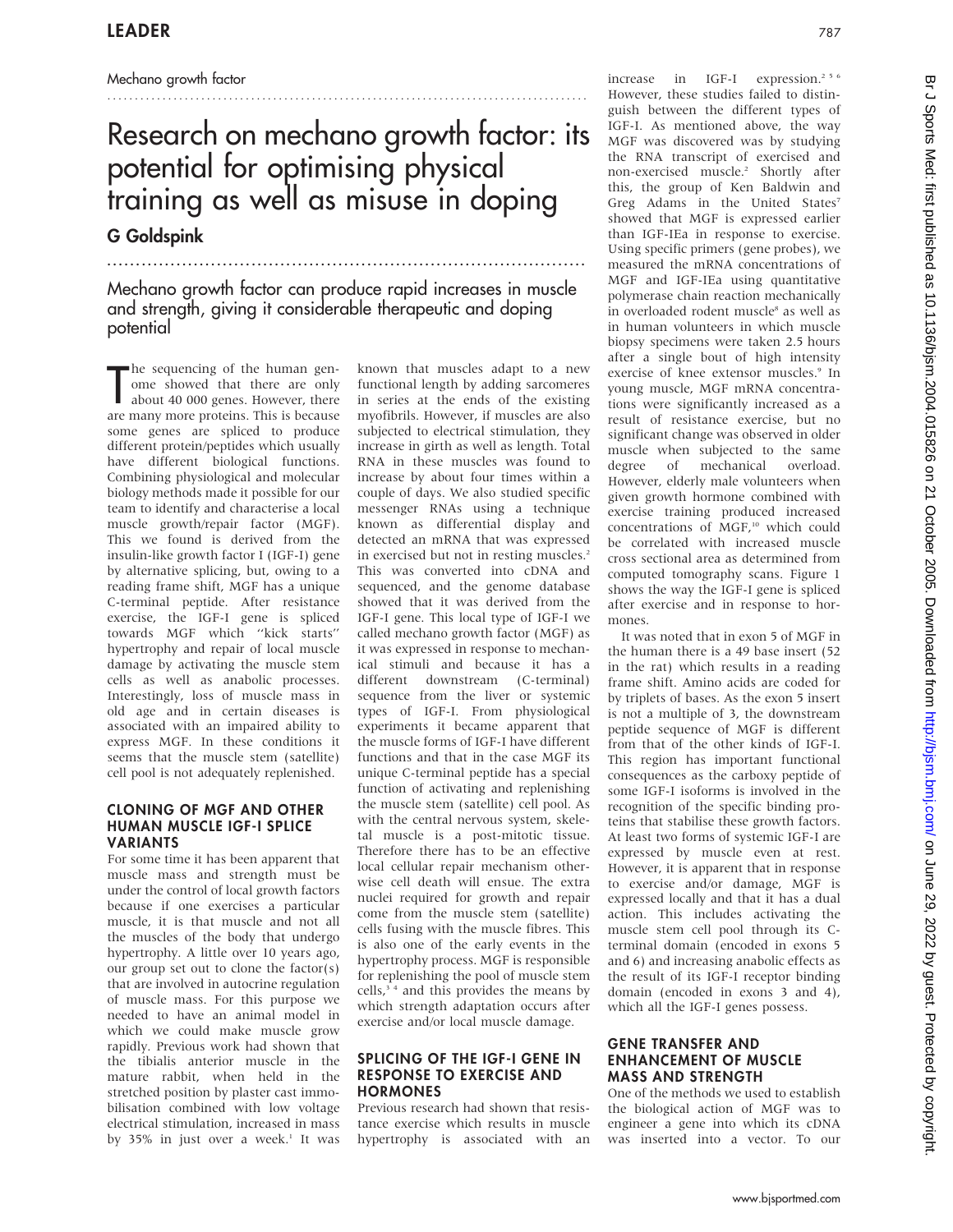



Figure 1 Splicing of the insulin-like growth factor (IGF) gene to produce different forms of IGF-I in human muscle. Mechano growth factor (MGF) is produced locally in response to exercise and it differs from the two systemic types of IGF-I as the 49 base insert in the exon creates a reading frame shift so that the downstream or C-terminal peptide sequence is different. This unique peptide has been found to be involved in activating the muscle stem cells and to ''kick start'' the tissue repair and/or hypertrophy processes. In the elderly, who are growth hormone (GH) deficient, there is an improvement in MGF expression when administration of recombinant human GH is combined with exercise. Reg Seqn, Regulatory sequence.

surprise a single intramuscular injection into a mouse muscle resulted in a 25% increase in mean muscle fibre cross section area within three weeks.<sup>11</sup> Similar experiments have been carried out using the systemic or liver type of IGF-I in an adenoviral vector under the control of a muscle regulatory sequence. However, this took four months to produce a 15% increase and is probably due to the anabolic effect of IGF-I, which is common to all the splice variants.12 The use of the DNA of IGF-I and particularly MGF is therefore a prime candidate for gene doping for enhancement of athletic performance. This presents the anti-doping agencies with a challenge, as the range of vectors available for use in engineering these genes enable them to be designed so that the gene product can be delivered locally or systemically and also so that they can be switched on and switched off after they have been introduced into the body. Our research unit is using the extremely sensitive and specific reverse transcriptase polymerase chain reaction to amplify a vector and/or the enhancer cDNA as a means of detecting gene doping. We also know that MGF as well as IGF-I exist as class I and class 2 isoforms and that the ratios of these in

serum change if they are introduced as the peptide or by gene transfer. Therefore there is the possibility of detecting the misuse of these strength generating substances even if delivered in the form of ''gene doping''.

#### ACKNOWLEDGEMENTS

The work described in this Review was supported by the Wellcome Trust, Action Research, the International Olympic Games WADA committee.

Br J Sports Med 2005;39:787-788. doi: 10.1136/bjsm.2004.015826

Correspondence to: Professor Goldspink, Department of Surgery, Royal Free and University College Medical School, Hampstead Campus, Rowland Hill Street, London NW3 2PF, UK; g.goldspink@medsch.ucl.ac.uk

Competing interests: none declared

## **REFERENCES**

- 1 Goldspink G, Scutt A, Loughna P, et al. Gene expression in skeletal muscle in response to mechanical signs. Am J Physiol 1992;**262**:R326–63.
- 2 Yang SY, Alnaqeeb M, Simpson H, et al. Cloning and characterisation of an IGF-I isoform expressed in skeletal muscle subjected to stretch. J Muscle Res Cell Motil 1996;17:487–95.
- 3 Yang SY, Goldspink G. Different roles of the IGF-IEc peptide (MGF) and mature IGF-I in myoblast

proliferation and differentiation. FEBS Lett 2002;522:156–60.

- 4 Hill M, Goldspink G. Expression and splicing of the insulin-like growth factor gene in rodent muscle is associated with muscle satellite (stem) cell activation following local tissue damage. J Physiol 2003;549:409–18.
- 5 Yan Z, Biggs RB, Booth FW. Insulin-like growth factor immunoreactivity increases in muscle after acute eccentric contractions. J Appl Physiol 1993;74:410–14.
- 6 Czerwinski SM, Martin JM, Bechtel PJ. Modulation of IGF mRNA abundance during stretch-induced skeletal muscle hypertrophy and regression. J Appl Physiol, 1994;76:2026–30.
- 7 Haddad F, Adams GR. Selected contribution: acute cellular and molecular responses to resistance exercise. J Appl Physiol 2002;93:394–403.
- 8 Owino V, Yang SY, Goldspink G. Age-related loss of skeletal muscle function and the inability to express the autocrine form of insulin-like growth factor-1 (MGF) in response to mechanical overload. FEBS Lett 2001;505:259–63.
- 9 Hameed M, Orrell RW, Cobbold M, et al. Expression of IGF-I splice variants in young and old human skeletal muscle after high resistance exercise. J Physiol 2003;547:247-54.
- 10 Hameed M, Lange KH, Andersen JL, et al. The effect of recombinant human growth hormone and resistance training on IGF-I mRNA expression in the muscles of elderly men. J Physiol 2004;555:231–40.
- 11 Goldspink G, Yang SY. Method of treating muscular disorders. United States Patent. Patent No US 6,221,842 B1, Apr 24, 2001.
- 12 Barton-Davis E, Shoturma DI, Musaro A, et al. Viral mediated expression of insulin-like growth<br>factor-I blocks the aging-related loss of skeletal<br>muscle function. *Proc Natl Acad Sci USA* 1998;95:15603–7.

## **COMMENTARY**

The control of muscle growth is an important area of research in clinical and sports medicine. The team lead by Geoff Goldspink in London have made a significant contribution to the characterisation and function of growth factors in skeletal muscle. This leader is a summary of their work to date. It details the regulatory control and biological functions of spliced variants of the IGF-I gene and the potency and mechanism of action of the protein products. Genuine therapeutic potential is much in evidence from this work, but with athletes ever more informed of the potential of gene doping the article also serves to remind us of the challenges that lie ahead if we are to tackle ''gene doping'' for performance gain.

#### P Jakeman

Department of Physical Education and Sport Sciences, University of Limerick, Limerick, Ireland; phil.jakeman@ul.ie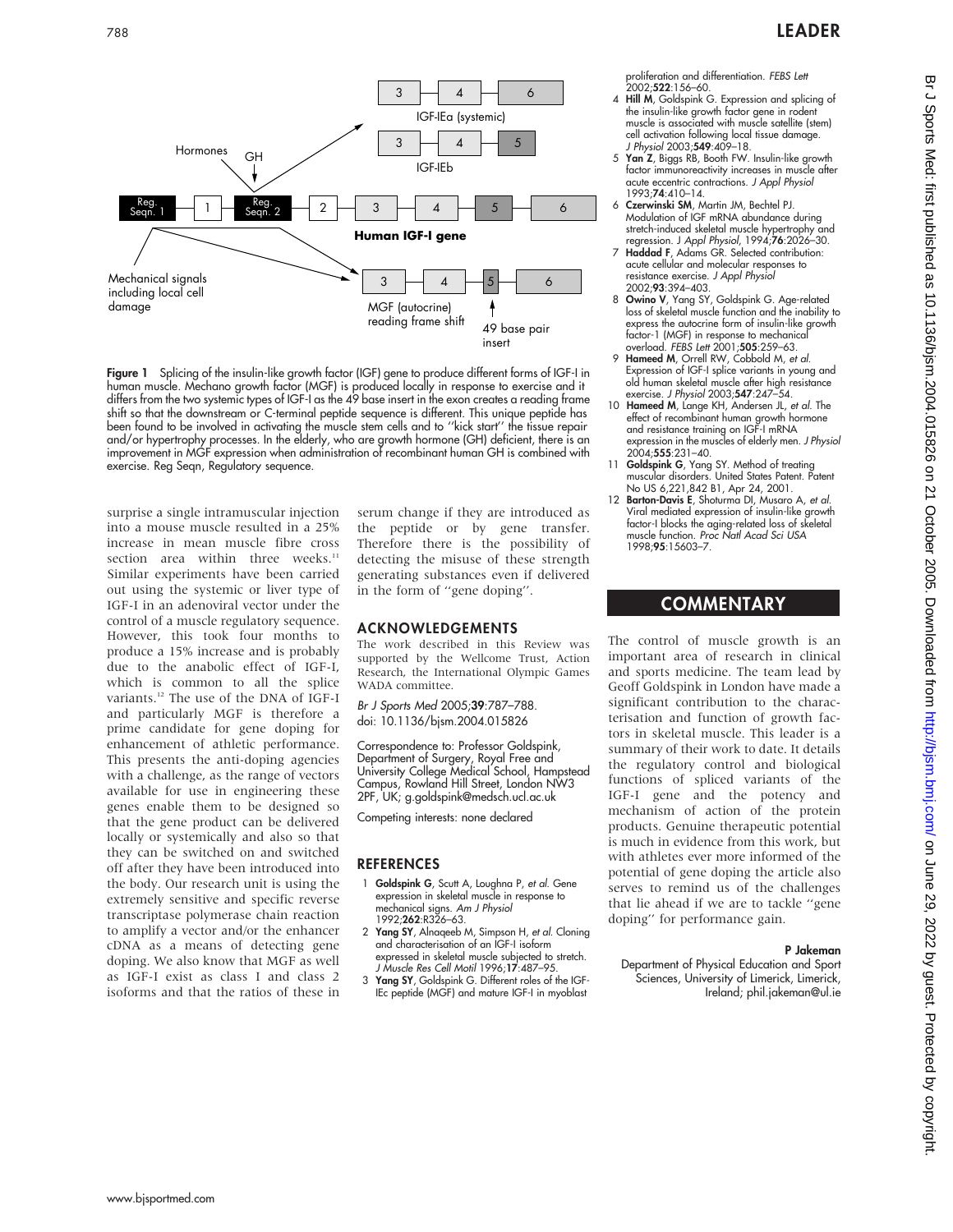## Overuse tendinopathies

# Matrix metalloproteases: a role in overuse tendinopathies

# M Magra, N Maffulli

# The balance between matrix metalloproteases and their inhibitors is important in maintaining healthy tendons

...................................................................................

.......................................................................................

endinopathy is a broad term used to<br>describe disorders in and around<br>tendons, with absence of inflamma-<br>tory cells and a poor healing response, endinopathy is a broad term used to describe disorders in and around tendons, with absence of inflammademonstrated by collagen fibrils separated from each other lengthwise and disrupted in cross section. Tendinitis, tendinosis, and paratenonitis are all examples of tendinopathy.<sup>1</sup>

#### MATRIX METALLOPROTEASES (MMPS) AND TISSUE INHIBITORS OF METALLOPROTEASES (TIMPS)

MMPs, a family of zinc and calcium dependent endopeptidases active at a neutral pH, are involved in the remodelling of extracellular matrix (ECM) through their broad proteolytic capability.2 Degradation of collagen in tendon ECM is initiated by MMPs.<sup>3</sup> Twenty three human MMPs have been identified,<sup>2</sup> with a wide range of extracellular substrates (table 1). $45$  MMPs can be subdivided into four main groups: collagenases, which cleave native collagen types I, II, and III; gelatinases, which cleave denatured collagens and type IV collagen; stromelysins, which degrade proteoglycans, fibronectin, casein, collagen types III, IV, and V; membranetype MMPs.<sup>5</sup>

The activity of MMPs is inhibited reversibly by TIMPs in a non-covalent fashion in a 1:1 stoichiometry. $5$  There are four types of TIMP: TIMP1, TIMP2, TIMP3, and TIMP4.<sup>5</sup> The balance between the activities of MMPs and TIMPs regulates tendon remodelling, and an imbalance produces collagen disturbances in tendons.<sup>6</sup>

## ROLE OF MMPS AND TIMPS IN **TENDINOPATHY**

MMP3 may play a major role in regulation of tendon ECM degradation and tissue remodelling. An increased expression of MMP3 may be necessary for appropriate tissue remodelling and prevention of tendinopathic changes.7 The timing of MMP3 production is probably also critical in this process.7 MMP3 and TIMP1, TIMP2, TIMP3 and TIMP4 are downregulated in tendinopathic tendons.7 8 Decreased MMP3 expression may therefore lead to tendinopathic changes in tendons. The expression of MMP2 can be upregulated in Achilles tendinopathy, $^8$  although Ireland et al<sup>7</sup> showed no such upregulation in tendinopathic Achilles tendon. However, Ireland et  $a^{\dagger}$  used autopsy materials as control tissue, whereas Alfredson et al<sup>8</sup> used clinically normal looking tendon tissue in the same tendinopathic tendon. Also, interindividual variations could have produced different results. Physical exercise can influence local MMP and TIMP activities in human Achilles tendon<sup>9</sup> with a pronounced increase in local levels of pro-MMP9 after exercise. MMP9 may well have a role in a potential inflammation reaction in human Achilles tendon induced by intensive exercise. Also, exercise causes a rapid increase in serum MMP9,10 a probable result of increased leucocytes in the circulation.<sup>11</sup>

Complete tears of the rotator cuff show no significant increase in MMP1 mRNA expression, $12$  although the actual activity of MMP1 may be upregulated, with downregulation of MMP2 and MMP3 activity.<sup>3</sup> In animal models, the expression of MMP2 at the edges of an acute tear in the supraspinatus tendon is strongest at two weeks, and gradually reduces at three and six weeks, $13$  suggesting that MMP2 degrades ECM at the tendon edges and reparative tissue.<sup>13</sup> TIMP1 is not present in normal tendons, but, after acute tears of the supraspinatus tendon, it is expressed in the tendon edges for two weeks.13 By six weeks after the tear, there is no expression of TIMP1, implying that TIMP1 may inhibit excessive degradation of ECM by MMP2.13 Contrary to the above findings, levels of TIMP1 are higher in normal than tendinopathic patellar tendon,<sup>14</sup> with a greater expression of MMP1 and suppressed expression of TIMP1 in tendinopathic patellar tendons.<sup>14</sup> This lack of TIMP1 activity in tendinopathic tendon perhaps causes a shift in the delicate balance in favour of greater collagenase activity, which would suggest that tendinopathy may be a disorder in healing of tendon with abnormal cellular responses to injury or repetitive stress which leads to tendon dysfunction, and may result in rupture. Although Choi et  $a^{l_13}$  showed increased expression of TIMP1 two weeks after an acute supraspinatus tendon tear, that study was performed on an animal model, and it focused on the relation between MMP2 and TIMP1. Thus TIMP1 may be downregulated in chronic tendinopathy and upregulated in acute tears.

The expression of MMP3, TIMP2, TIMP3, and TIMP4 mRNA is decreased in torn rotator cuff tendons.<sup>12</sup> MMP3 may therefore play a role in the normal maintenance and remodelling of the rotator cuff tendon, and a decrease in normal MMP3 activity may represent a failure of normal matrix remodelling and maintenance.<sup>3</sup> Also, MMP13 is upregulated at the mRNA and protein level in patients with complete tears of rotator cuff tendons.12

## DOES THE TYPE OF STRESS CHANGE MMP EXPRESSION?

In an animal model, increased fluid flow produced upregulation of the genes for MMP1 and MMP3.<sup>15</sup> Thus, shear stress on tenocytes may potentially contribute to tendinopathy through the action of MMPs and cyclo-oxygenase II.<sup>15</sup> However, stress deprivation has been shown to upregulate MMP1 expression in tenocytes in an animal model.<sup>16</sup> Increasing the cyclic strain frequency totally eliminated MMP1 mRNA expression at low amplitude strain levels.<sup>16</sup> Also, when a static tensile load is applied to rat tail tenocytes, MMP1 mRNA expression is inhibited in a dose dependent manner. $17$  Thus the type of force may influence the expression of MMP1: shear forces upregulate MMP1,<sup>15</sup> whereas cyclical strain and static tensile loads downregulate MMP1.<sup>16</sup> 17

## RELEVANCE FOR CLINICIANS

The clinical applications of MMPs in the treatment of various orthopaedic conditions, including tendinopathies, are constantly being explored. Multiple steps in their regulation may offer potential targets at which future drug therapy may be aimed. Such drugs, which will have inhibitory activity against specific MMPs, will need to undergo stringent testing for absorption, bioavailability, metabolism, and excretion before the treatment is clinically approved. Although the discovery of specific, synthetic, orally active MMP inhibitors is still in its early days, they will have a huge impact in the management of tendinopathies, despite varying opinions on the best MMP to inhibit.<sup>4</sup> The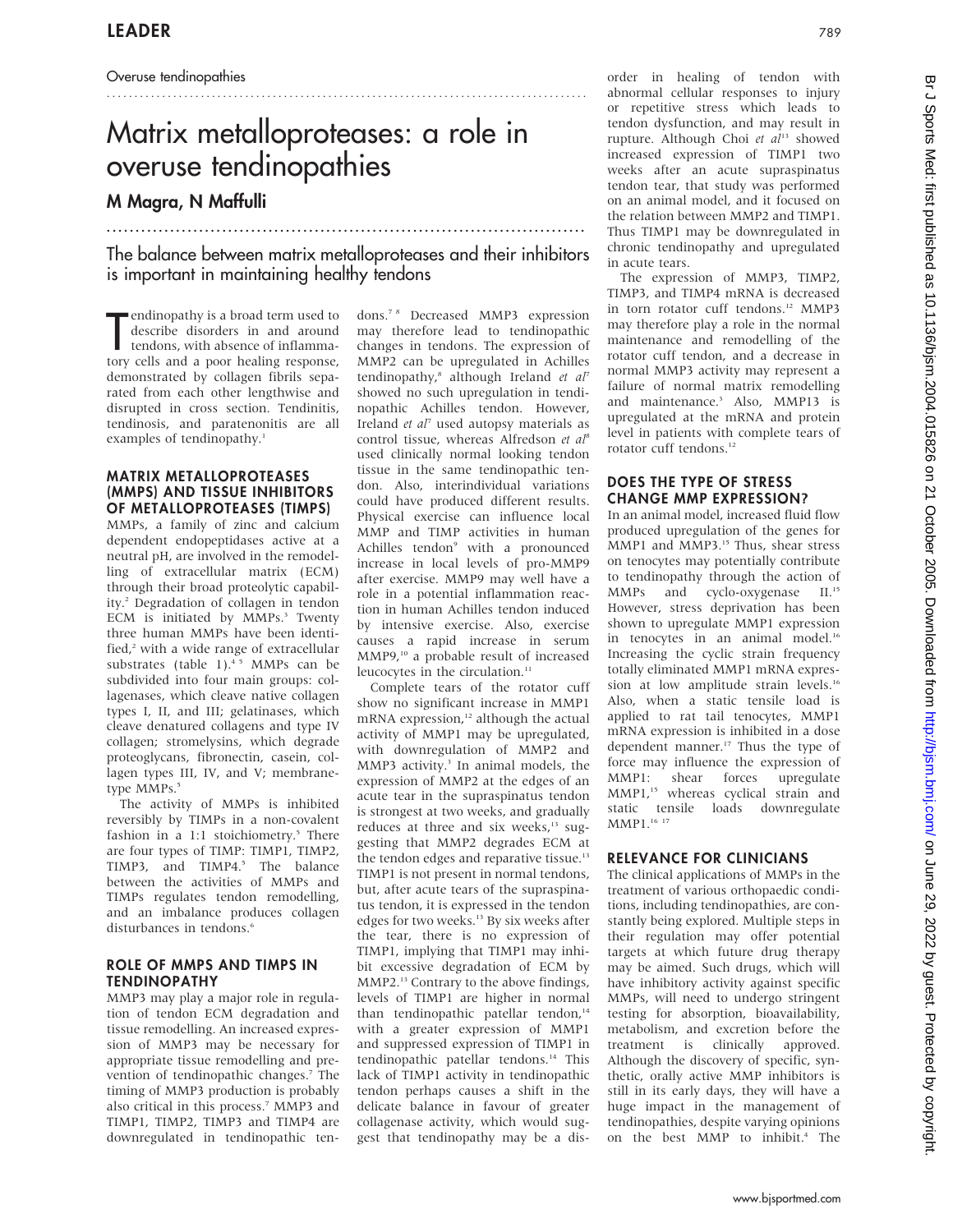| Name             | Synonym                       | <b>Degrades</b>                                           | Other actions               |
|------------------|-------------------------------|-----------------------------------------------------------|-----------------------------|
| MMP1             | Collagenase-1                 | Collagens type III (preferentially), I, and II            |                             |
|                  | Interstitial collagenase      | Collagens type VII, VIII, and X                           |                             |
|                  | Fibroblast collagenase        |                                                           |                             |
| MMP <sub>2</sub> | 72 kDa gelatinase A           | Gelatin, collagens type IV, V, VII, X, and XI             | Synergistic with MMP1       |
|                  | 72 kDa type IV gelatinase     | Fibronectin, elastin, proteoglycans                       |                             |
| MMP3             | Stromelysin-1                 | Proteoglycans, laminin, fibronectin, gelatin              | Broad substrate specificity |
|                  | Transin, proteoglycanase      | Collagens III, IV, V, and IX                              | Activates pro-MMPs          |
|                  | Procollagen activating factor | Core protein of cartilage proteoglycans                   |                             |
| MMP7             | Matrilysin                    | Gelatin, proteoglycans, fibronectin, elastin, casein      | Activates pro-MMP1          |
|                  | Pump-1                        |                                                           |                             |
|                  | Small uterine proteinase      |                                                           |                             |
| MMP8             | Neutrophil collagenase        | Collagens type I (preferentially), II, and III            |                             |
|                  |                               | Aggrecan                                                  |                             |
| MMP9             | 92 kDa gelatinase-B           | Collagens type IV, V, X, XI                               |                             |
|                  | 92 kDa type IV gelatinase     | Gelatin                                                   |                             |
| MMP10            | Stromelysin-2                 | Gelatin, fibronectin, collagens type III, IV, and V       | Activates pro-MMPs          |
|                  | Transin-2                     |                                                           |                             |
| MMP11            | Stromelysin-3                 | Aggrecan, fibronectin, laminin                            |                             |
| MMP12            | Macrophage metalloelastase    | Elastin, collagen types I and IV, aggrecan, fibronectin,  |                             |
|                  |                               | laminin, entactin, gelatin type I, vitronectin, fibrillin |                             |
| MMP13            | Collagenase-3                 | Collagens type II (preferentially), I, and III            |                             |
|                  |                               | Gelatin                                                   |                             |

potential of drugs that decrease MMP activity to basal levels and therefore reduce excessive tissue degradation will have a profound impact on the management of tendinopathies in the near future. The two principal ways to decrease concentrations of MMPs are inhibition of enzyme activity and inhibition of enzyme synthesis.<sup>4</sup> It is uncertain whether administration of exogenous TIMPs will be useful therapeutically. However, increasing the local production of TIMPs may be an alternative therapeutic option.<sup>4</sup>

An inhibitor of MMPs, aprotinin, has been used in musculoskeletal practice to decrease bleeding from scoliosis surgery.18 We and other authors have used it peritendinously in the management of Achilles<sup>19</sup> and patellar<sup>20</sup><sup>21</sup> tendinopathy, with good middle term success compared with peritendinous injections of corticosteroids. We are also aware of

inhibitors of metalloproteases (TIMPs)

MMP1 <br> **O** Upregulated in tending pathward in tendon tears<sup>3</sup> Upregulated in tendinopathy<sup>1</sup> • Upregulated in response to shear stress<sup>15</sup>

MMP2 Upregulated in tendinopathy<sup>8</sup>

 $MMP13$  Upregulated in complete tendon tears<sup>1</sup><br> $MMP9$  Upregulated following exercise<sup>910</sup> MMP9 Upregulated following exercise<sup>9 10</sup><br>TIMP1  $\bullet$  Downregulated in tendinopath

Table 2 Main roles of some matrix metalloproteases (MMPs) and tissue

■ Downregulated in response to cyclical strain and static tensile load<sup>16 17</sup><br>● Upregulated in tendinopathy<sup>8</sup>

 $\bullet$  May be upregulated<sup>13</sup> or downregulated<sup>3</sup> in complete tendon tears

Inhibits TIMP1 and TIMP2 in response to exercise<sup>10</sup> MMP3 <br>
• Plays a major role in maintenance and remodelling of normal tendon<sup>37</sup><br>
• Downregulated in tendinopathy and complete tendon tears<sup>36812</sup> Downregulated in tendinopathy and complete tendon tears<sup>3</sup>

**•** Upregulated transiently following an acute tendon tear<sup>13</sup> • Inhibits excessive degeneration of ECM by MMP2<sup>13</sup> TIMP2, TIMP3, Downregulated in tendinopathy<sup>7</sup> and complete tendon tears<sup>12</sup>

**•** Upregulated in response to shear force<sup>8</sup>

• Downregulated in tendinopathy<sup>7</sup> <sup>14</sup><br>• Unregulated transiently following

further studies being conducted using aprotinin (http://www.users.bigpond. com/msn/johnorchard/aprotinin\_study. htm).

## CONCLUSIONS

Tendon matrix is not static; it is constantly remodelled, with higher rates of turnover at sites exposed to high level strain. MMPs and their inhibitors are crucial to ECM remodelling, and a balance exists between them in normal tendons. Alteration of MMP and TIMP expression from basal levels leads to alteration of tendon homoeostasis. Tendinopathic tendons have an increased rate of matrix remodelling, leading to a mechanically less stable tendon which is more susceptible to damage. Table 2 highlights the role played by various MMPs and TIMPs in the pathogenesis of tendinopathy. Current concepts on the role of MMPs in tendinopathy have mostly been derived from in vitro or animal model studies, and may not accurately reflect the behaviour of MMPs in vivo. Also, clinical studies have numerous variables that may affect the outcome of results obtained, leading to conflicting results in some cases. More research is required to understand the complexities of interplay between the different MMPs and their inhibitors in the pathogenesis of tendinopathy to devise specific therapeutic strategies in these patients.

Br J Sports Med 2005;39:789–791. doi: 10.1136/bjsm.2005.017855

# Authors' affiliations

......................

M Magra, N Maffulli, Department of Trauma and Orthopaedic Surgery, Keele University School of Medicine, Stoke on Trent, Staffordshire, UK

Correspondence to: Professor Maffulli, Department of Trauma and Orthopaedic Surgery, Keele University School of Medicine, Thornburrow Drive, Hartshill, Stoke on Trent ST4 7QB, Staffordshire, UK; osa14@keele.ac. uk

Competing interests: none declared

## **REFERENCES**

- 1 Khan KM, Cook JL, Bonar F, et al. Histopathology of common tendinopathies. Update and implications for clinical management. *Sports Med*<br>1999;**27**:393–408.
- 2 Oblander SA, Somerville RPT, Apte SS. An update on metalloproteinases in the musculoskeletal system. Curr Opin Orthop 2003;14:322–8.
- 3 Riley GP, Curry V, DeGroot J, et al. Matrix metalloproteinase activities and their relationship with collagen remodelling in tendon pathology. Matrix Biol 2002;21:185–95.
- 4 Goupille P, Jayson MIV, Valat J, et al. Matrix metalloproteinases: the clue to intervertebral disc degeneration? Spine 1998;23:1612–26.

TIMP4